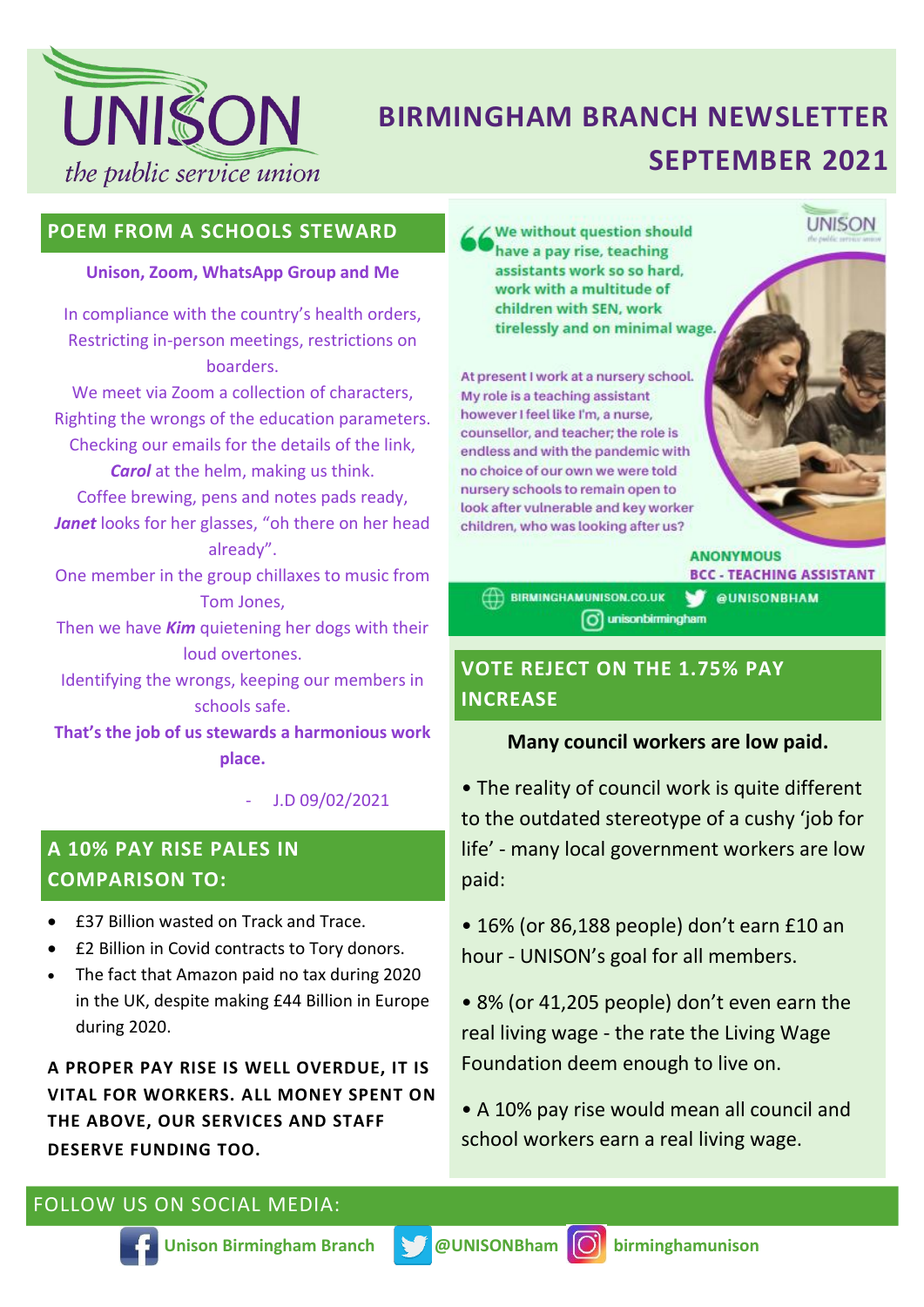## **FAREWELL FROM DONALD MCCOMBIE, LIFELONG LEARNING COORDINATOR**

Sadly, I have to say farewell as the Branch Lifelong Learning Coordinator.

The Tory Government has ended the Union Learning Fund (ULF). The ULF was created in 1998 by the then Labour Government and has provided workplace learning to thousands of workers on hundreds of subjects.

This is a blatantly political attack on union learning by the Tories. It is ironic that they talk of promoting workplace learning on the one hand whilst removing the ULF on the other.

We had been promised another year's funding, but the Tories have chosen to renege on the agreement.

#### **In the last nine years our Learning Project has delivered:**

- Over 10,000 learning places to members.
- Over 1000 workshops.
- Over 30 workshop subjects
- Won 6 learning awards

Equality and diversity have been at the heart of everything we have done by working in harmony with the Self-Organised Groups.

Additionally, members have been given opportunities to participate in a variety of creative activities, such as the Friendship Festival, UNISON singers and the Global University of Lifelong Learning course.

The details are contained in a unique free illustrated booklet '*For the Love of Learning*' available free from the Branch Office.

Although the informal learning events and workshops will be reduced, the rest of our UNISON Learning programme will be available via the Branch and Regional Office

#### **Contacts:**

Charlie Friel, Birmingham Branch Gurdeep Singh, West Midlands Region.

> **The Union Learning Fund is dead... but long live UNISON Lifelong Learning.**

l thank you for all your support and friendship over all the years. I remain a member of the extended UNISON family, so I look forward to our next meeting. It has been a privilege.

#### **In Solidarity,**

**peace and light - Donald McCombie** 



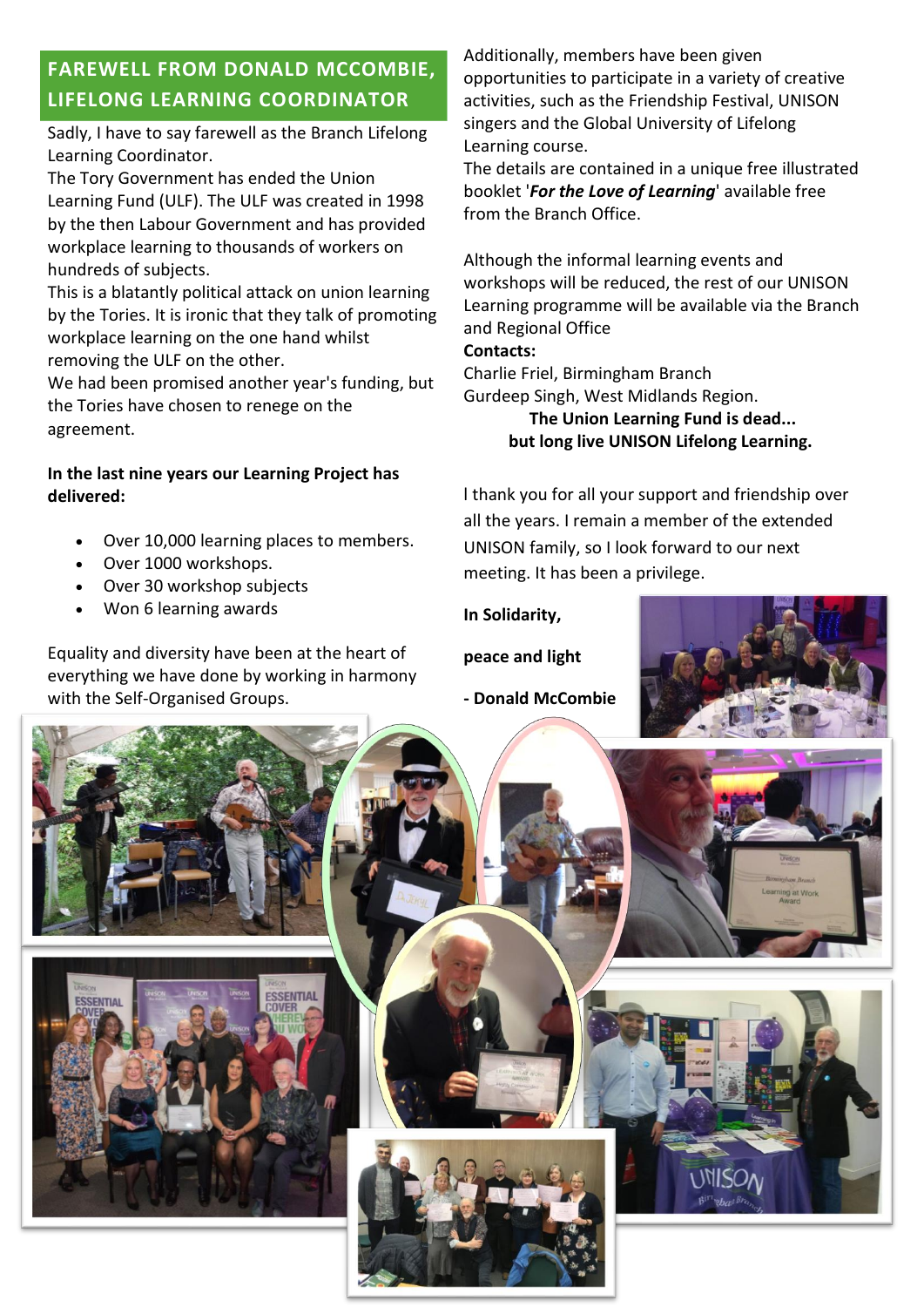#### **SPECIAL DELEGATE CONFERENCE 2021**

UNISON's Special Delegate Conference took place digitally over two and a half days in June. This conference was a policy making conference to replace the normal annual National Delegate Conference that could not take place in its usual form due to the ongoing Covid-19 Pandemic. Having a digital conference enabled some important union business to be discussed and decisions to still be made in leu of an in-person conference. It is hoped that in 2022 National Delegate Conference will resume as normal.

#### **Please see below reports from our Branch delegates to Special Delegate conference.**

I was proud to be elected to represent Birmingham Branch at conference. This year was very different because it was held online over two and a half days.

Conference started with the President, Josie Bird's speech and a tribute to Dave Prentis. She said that the pandemic has exacerbated structural inequality and that we will continue to fight to end austerity. She also added that Unison activists should be classed as key workers as they fought for PPE, better treatment for our members and continued to protect jobs and pay.

Voting proved to be very slow in the first session and many people complained that they were not getting the links before the vote closed but this was sorted for the afternoon and following sessions. However, I am not confident that votes were accurately recorded for the Branch Resources Review motion.

The first motion debated was The Branch Resources Review. The debate had many speakers both for and against. Our delegation agreed to vote against but unfortunately it was carried. All other motions were themed around:

- o The Impact of Covid 19 on Unison members, public services and working life
- o Securing an equal and sustainable post pandemic settlement

Our delegation voting strategy was to vote for all other motions and they were all carried with no card votes required.

Delegates who wished to move and/or speak to motions had to pre-register and although I registered to speak I was not sent an invite to do so which was disappointing and I missed the chair hopping and finger crossing that you wouldn't get 'point of ordered' whilst waiting to speak

#### FOLLOW US ON SOCIAL MEDIA:

 **Unison Birmingham Branch MUNISONBham Birminghamunison** 



Our General Secretary, Christina McAnea addressed conference on the second day and urged the Government to bring forward the Covid public enquiry; ditch plans to compel care workers to be jabbed and to invest in the public services that have kept the UK running during the pandemic.

I enjoyed conference but really missed interacting with other delegates, the lunchtime events, fringe meetings and social events particularly the stand up to racism gig. Let's hope things return to normal for next year's conference.

- **Carol Garfield**

**I have only attended one conference which was the Women's Conference in February 2020, so I understood the way conferences are done. The National Conference was done over 2.5 days in AM and PM sessions and was confusing at times but due to the WhatsApp group that David set up that helped with any questions, also the Zoom meetings beforehand.**

**There was a lot covered in the short timescale which didn't give the chance to really debate the issues and the fact that you had to decide beforehand if you wanted to speak on a Motion and register which was a bit awkward, but it was realistically the only way it could be done.**

**I did enjoy it, as there was a lot to read and hear about what is happening nationally. I would say to anyone go to conference and it does open your eyes to what is happening across the country not just in Birmingham and West Midlands.'**

**- Tracey Perry**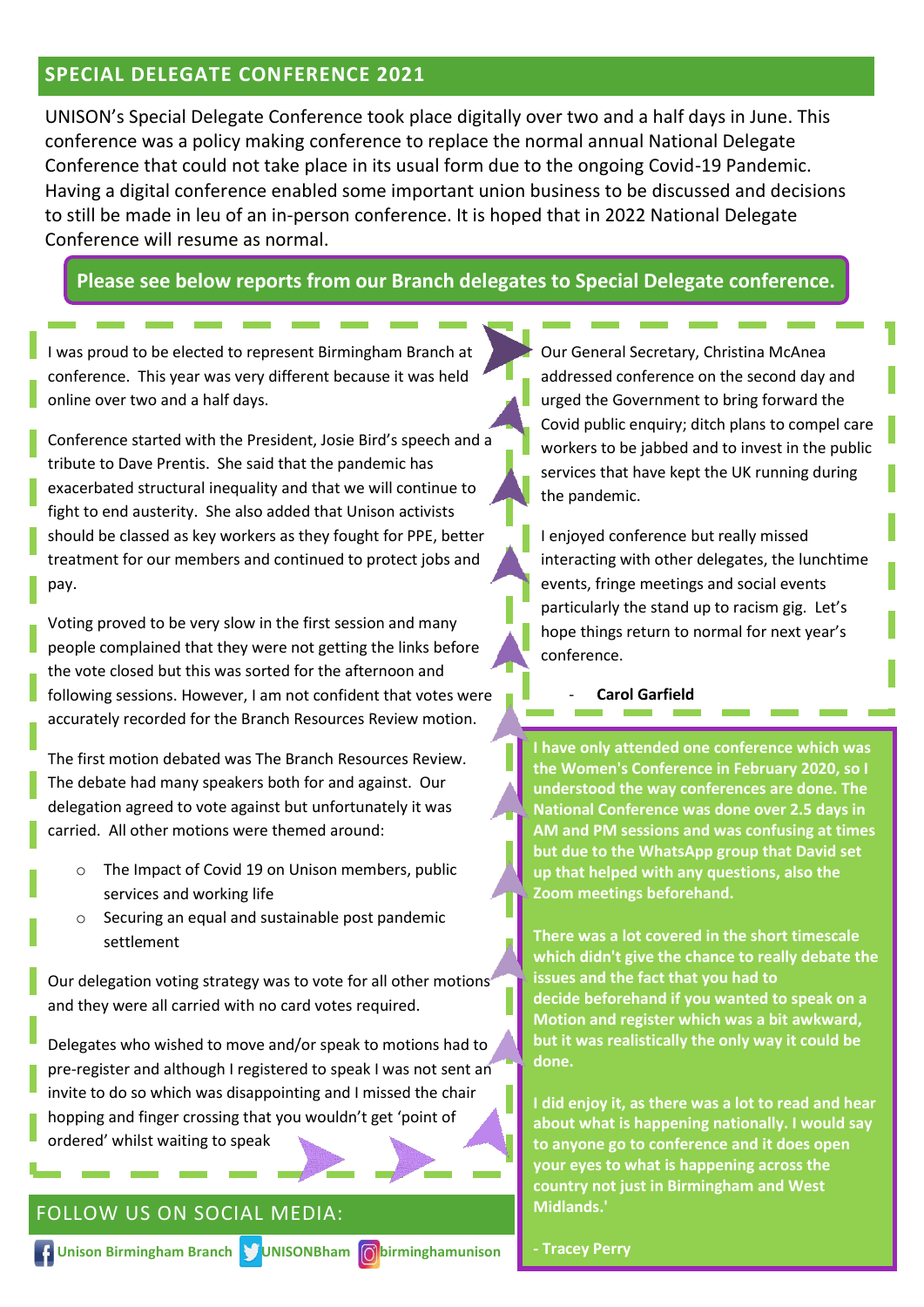I will concentrate on the Local Government Conference that took place on Sunday 13 June. It was the union's first virtual sectoral conference since the start of the pandemic and was attended by around 400 delegates from across local government in UNISON.

The sector has been decimated by over a decade of Tory cuts. Despite bearing the brunt of the crisis, workers are set to pay again now as the Government looks to make further austerity cuts.

The government recently made a derisory 1.5 percent pay offer to local government workers in England and Wales.

The first motion discussed at the conference was on the future of local government. It voted to oppose privatisation of services and to campaign to bring services back in house. It also voted to better coordinate local disputes, to campaign for a proper funding settlement and to develop a clear industrial strategy to fight for better pay.

Conference also pledged its support for Gypsy, Roma and Traveller people in the face of government racism and to campaign for employers to develop action plans to be carbon net zero by 2030.

It also backed fully funded comprehensive education, to equip workers to challenge online sexual harassment and for homeworking as a reasonable adjustment for disabled workers.

Conference also passed a motion condemning the campaign against reforms to the Gender Recognition Act and urging all branches to campaign for trans equality.

**The Local government conference this year was held as normal during the month of June – 13th June for one day. However, owing to COVID 19 Restrictions Still being in place it was held virtually online at the weekend on a Sunday only instead of the usual full weekend at a live conference venue.**

**The set up was very interesting 'Virtual Reality' the Conference Host/Chair and a couple of other staff were in as studio set up representative of a realistic conference venue, with conference style background / layout as much as possible minus the live studio/venue Audience. The Audience Participation was done from special direct links from home/other venue. It was recorded live for participation and monitoring purposes.**

**Several varied motions were presented by individuals direct from their homes across the UK and the odd Conference Standing Order report direct from the studio as per normal conference. Speakers had to be nominated in advance and pre-register as part of the booking process, unlike normal conference where you can just decide to speak on the day.** 

National Delegate Conference took place also virtually from Tuesday 15 to Thursday 17 June. The first morning saw the most contentious debate of the week on a new Branch Funding formula. As the Branch Treasurer, I felt the change did not go far enough in changing the balance of funding in the union to reflect the greater pressure on local branches due to the fragmentation of the public sector workforce since UNISON was created. It only increased the overall portion of subscription income going to Branches from 23% to 23.5%. For this reason, and the fact that the review that produced this formula had not looked at over 60% of money spent on Regional and National Staff, our Branch voted against the proposal.

Despite all votes at Local Government being hitch free, the voting system chose this moment to go into glitch mode with many delegates having trouble in voting. We were advised the motion was passed and that they felt the vote was accurate.

The Conference moved at a much slower pace, but motions were passed calling for a full enquiry into Government handling of the pandemic, Campaigning on Climate Change, and calling for made changes and improvements in Health and Social Care. This last debate reflected how the pandemic revealed a real crisis in social Care both in provision and also the pay and conditions of care workers.

David Hughes

**Voting was electronically co-ordinated using electronic que-cards and an online voting system, which was supported by conference literature as usual. I did find it challenging though trying to vote as the que cards and voting system to me were slightly out of sync que card mentioned one motion to vote for by the time I got to the voting screen voting had sometimes closed or they were presenting the next motion ready. I queried this officially but was told there was not an official problem. However, I am aware of at least one other person who seemed to find it out of sync also! It was frustrating.** 

**The presentation of motions was grouped as normal where applicable, sadly not all persons go the opportunity to present etc.**

**Members were waiting patiently in the wings 'to go live on stage' but sadly time was called for one reason or another and their opportunity to speak was cut short before it even began.**

**Timing was fairly strict as per normal conference as there was a full agenda as normal. Overall conference seemed to go fairly well considering this was the first such live event.**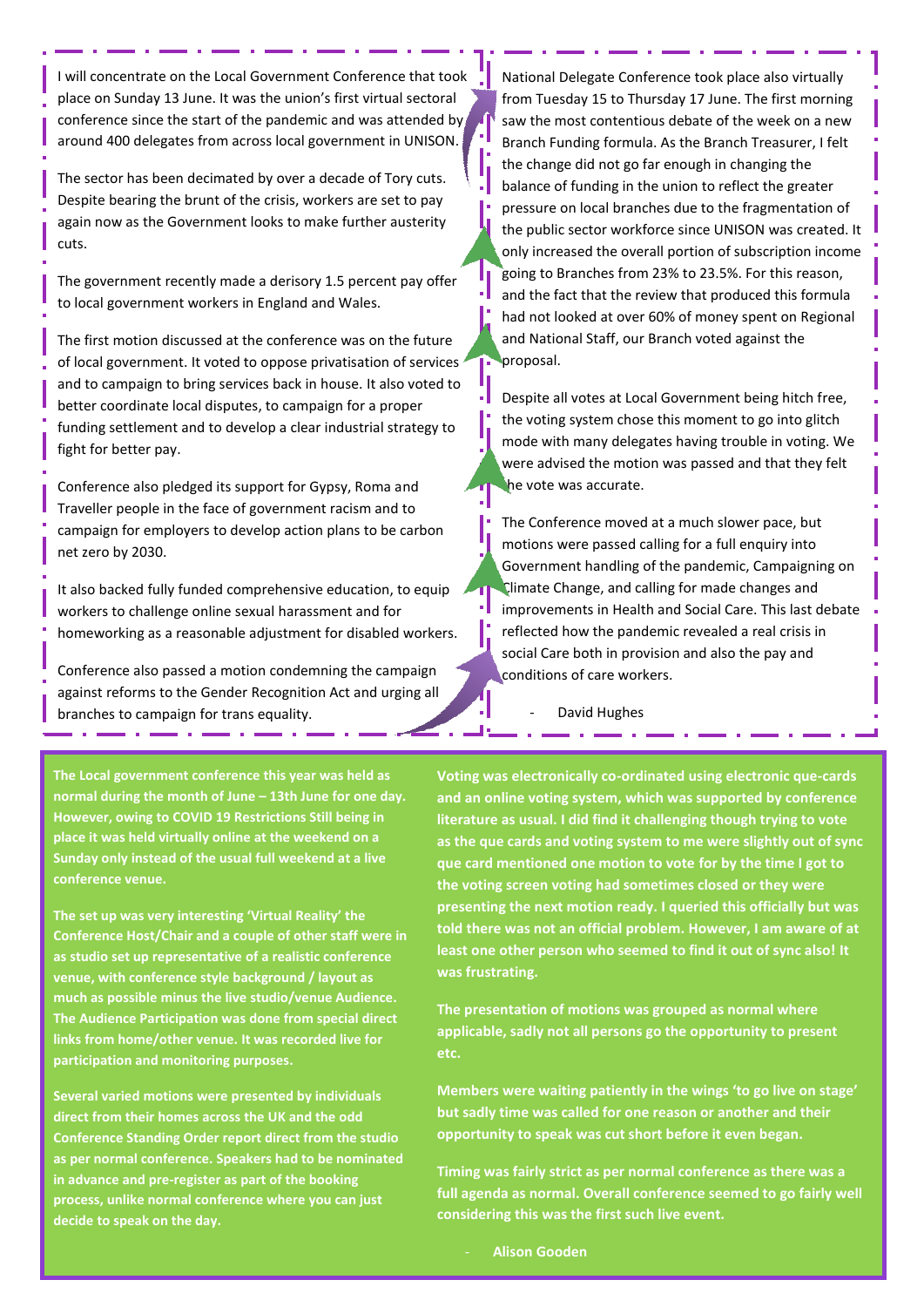### **COP26 – CLIMATE CHANGE AND THE UNITED NATIONS**

### **The Glasgow COP26 in November is fast approaching and the eyes of the world will be watching intently.**

#### **What is COP26?**

It is the 26th 'Conference Of the Parties', which is a United Nations summit.

#### **Why is it important?**

It is the place where the United Nations will discuss the effects of Climate Change upon the world. It will also be the place where Nations will report on what they have done to control carbon emissions of the past 5 years, since the Paris COP21 meeting.

#### **Why are carbon emissions dangerous?**

Almost all scientific evidence shows that the rise in carbon emissions are having a significant damaging effect upon global warming. This in turn is creating an exponential growth in climatic disasters such as floods, wildfires, increased temperature, melting ice caps. This has a devastating effect upon the environment and human and animal communities. In short, the whole planet is at risk as a result of human activity.

COP26 is intending to secure Net Zero emissions by 2050 by phasing out the use of fossil fuels, stopping deforestation and speeding up investment in renewable energy sources and electric vehicles.

We all work hard and had adjust to working from home with little support from council. Most of us have brought our own equipment to enable us to work. The section I work in is mainly **GR3** so lowest grade in Business Support so 1.75% offer is an insult and does not cover the increased cost of my utilities.

I am based in Adult Social Care, during the pandemic I've been working in areas where I am registering peoples deaths and need for enablement. Covid has increased the death rate and that there have been more people who are having to rely on the council to pay for the funerals. Without admin doing the job we do, and it does get distressing none of the other areas can function.



**TRACEY PERRY BCC - BUSINESS SUPPORT OFFICER @UNISONBHAM** 

**EIRMINGHAMUNISON.CO.UK** v ര്രി unisonbirmingham





IN PARTNERSHIP WITH ITALY

Additionally, it hopes to protect communities and natural habitats by joint international working and financing.

#### **Is this all too late?**

No, but scientists are agreed that urgent international action needs to be taken now. But the United Nations can't agree on anything can they? Yes, they can and they must. In 1987 the first universally ratified UN treaty was agreed to stop the use of CFC's (chlorofluorocarbon) in aerosols and refrigerators, which was destroying the ozone layer. This United Nations action stopped the decay and the ozone layer is recovering. This must be replicated on carbon emissions.

#### **Is this a young person's issue?**

It is an issue for everyone and the whole planet. Young people internationally have taken a decisive role in addressing climate change. They should be applauded and supported in their actions.

#### **Are we in the broad labour movement doing enough?**

No, we need to step up to the mark and use our local, national and international labour links to achieve the agreed political and social actions. Isolated acts of civil disobedience will achieve nothing.

There will be a number of Trade Union initiatives in the lead up to COP26 and a Global Day of Action on 6th November involving demonstrations in Glasgow, London and elsewhere.

One world, one solution and as Bob Marley wrote... One love.

- Donald McCombie UNISON Birmingham Branch